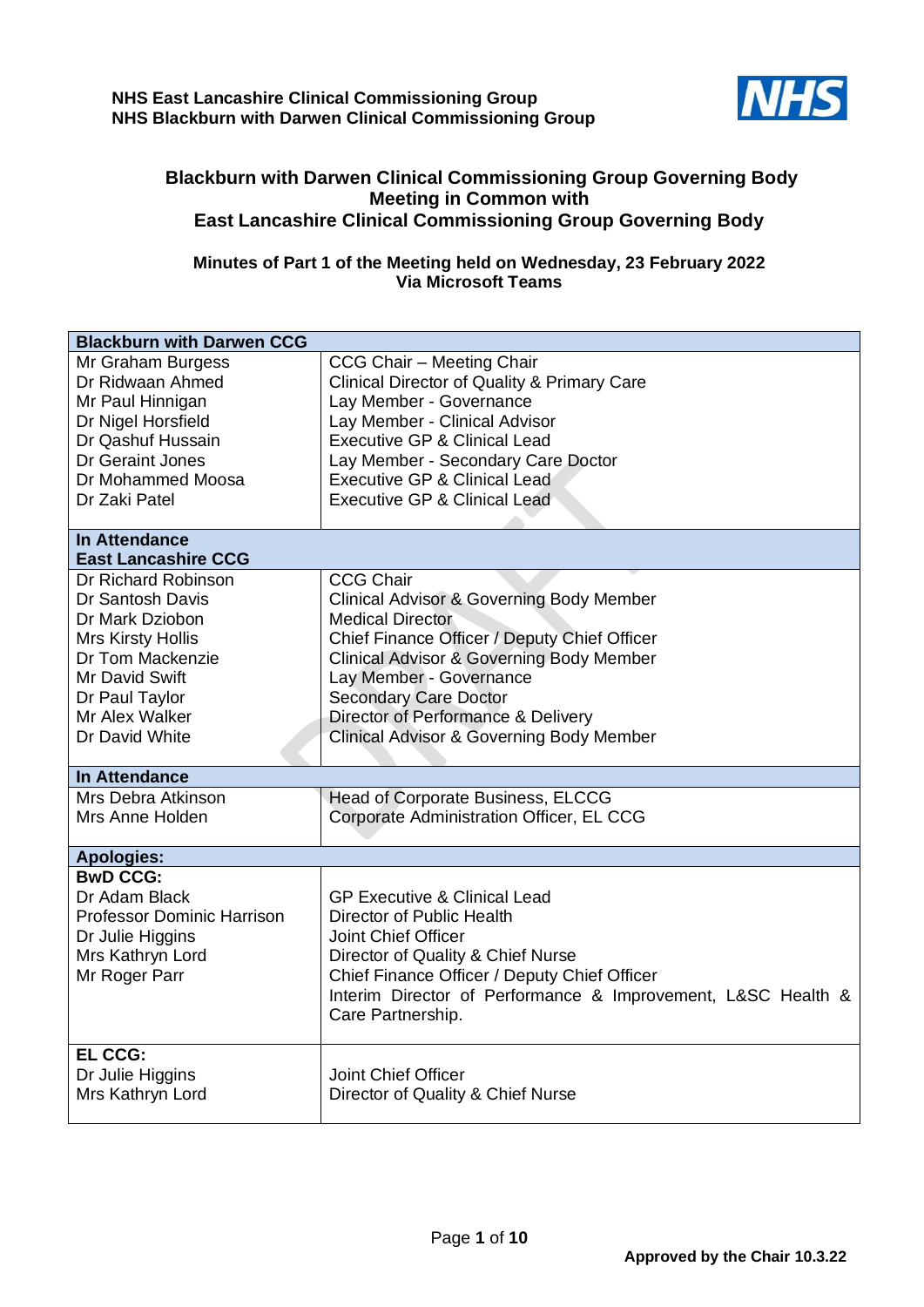| <b>Min</b><br>Ref: |                                                                                                                                                                                                                                                                                                                                                                                      | <b>ACTION</b> |
|--------------------|--------------------------------------------------------------------------------------------------------------------------------------------------------------------------------------------------------------------------------------------------------------------------------------------------------------------------------------------------------------------------------------|---------------|
| 22:001             | <b>Welcome &amp; Introductions</b>                                                                                                                                                                                                                                                                                                                                                   |               |
|                    | Mr Graham Burgess, Chair of Blackburn with Darwen CCG and meeting Chair<br>welcomed all present.                                                                                                                                                                                                                                                                                     |               |
|                    | In relation to Coronavirus, he advised that although the position is more<br>positive, the organisation is still operating at a level 4 emergency. Going<br>forward Members would receive a written Covid briefing together with an update<br>on the national Living Together with Covid Strategy as it emerges, but the item<br>would not be included on the agenda for discussion. |               |
|                    | He also confirmed that ICB shadow working arrangements had been shared for<br>information, alongside the agenda.                                                                                                                                                                                                                                                                     |               |
| 22:002             | Apologies for Absence and Confirmation of Quoracy                                                                                                                                                                                                                                                                                                                                    |               |
|                    | Apologies for absence were received from Dr Higgins, Mrs Lord, Dr Black,<br>Mr Parr and Professor Harrison.                                                                                                                                                                                                                                                                          |               |
|                    | The Chair advised that Dr Higgins had been involved in a car accident. She<br>was not serious hurt but was receiving treatment and hoped to return soon.                                                                                                                                                                                                                             |               |
|                    | It was noted that BwD CCG was not quorate and any decisions would be<br>shared with those not present to confirm approval.                                                                                                                                                                                                                                                           |               |
| 22:003             | <b>Declarations of Interest</b>                                                                                                                                                                                                                                                                                                                                                      |               |
|                    | The Chair reminded members of their obligation to declare any interest they<br>may have on any issues arising at the meeting, which might conflict with the<br>business of the CCGs. Members should also, if appropriate, make a declaration<br>should a conflict emerge during the meeting and it would be recorded against<br>the relevant item.                                   |               |
|                    | <b>Agenda Item 3.1 Contract Extensions</b><br>• Dr David White declared an interest as a Partner in Burnley Group Practice<br>• Dr Rakesh Sharma declared an interest as a Partner at Oswald Medical<br>Centre.                                                                                                                                                                      |               |
| 22:004             | <b>Declarations of Other Business</b>                                                                                                                                                                                                                                                                                                                                                |               |
|                    | There were no declarations of other business.                                                                                                                                                                                                                                                                                                                                        |               |
| 22:005             | <b>Action Matrix</b>                                                                                                                                                                                                                                                                                                                                                                 |               |
|                    | <b>RESOLVED:</b> that Members receive the Action Matrix and agreed to close all<br>Green rated actions.                                                                                                                                                                                                                                                                              |               |
| 22:006             | <b>Public Questions</b>                                                                                                                                                                                                                                                                                                                                                              |               |
|                    | There were no public questions.                                                                                                                                                                                                                                                                                                                                                      |               |
| 22:007             | <b>PL Contracts - Future Contracting Proposals</b>                                                                                                                                                                                                                                                                                                                                   |               |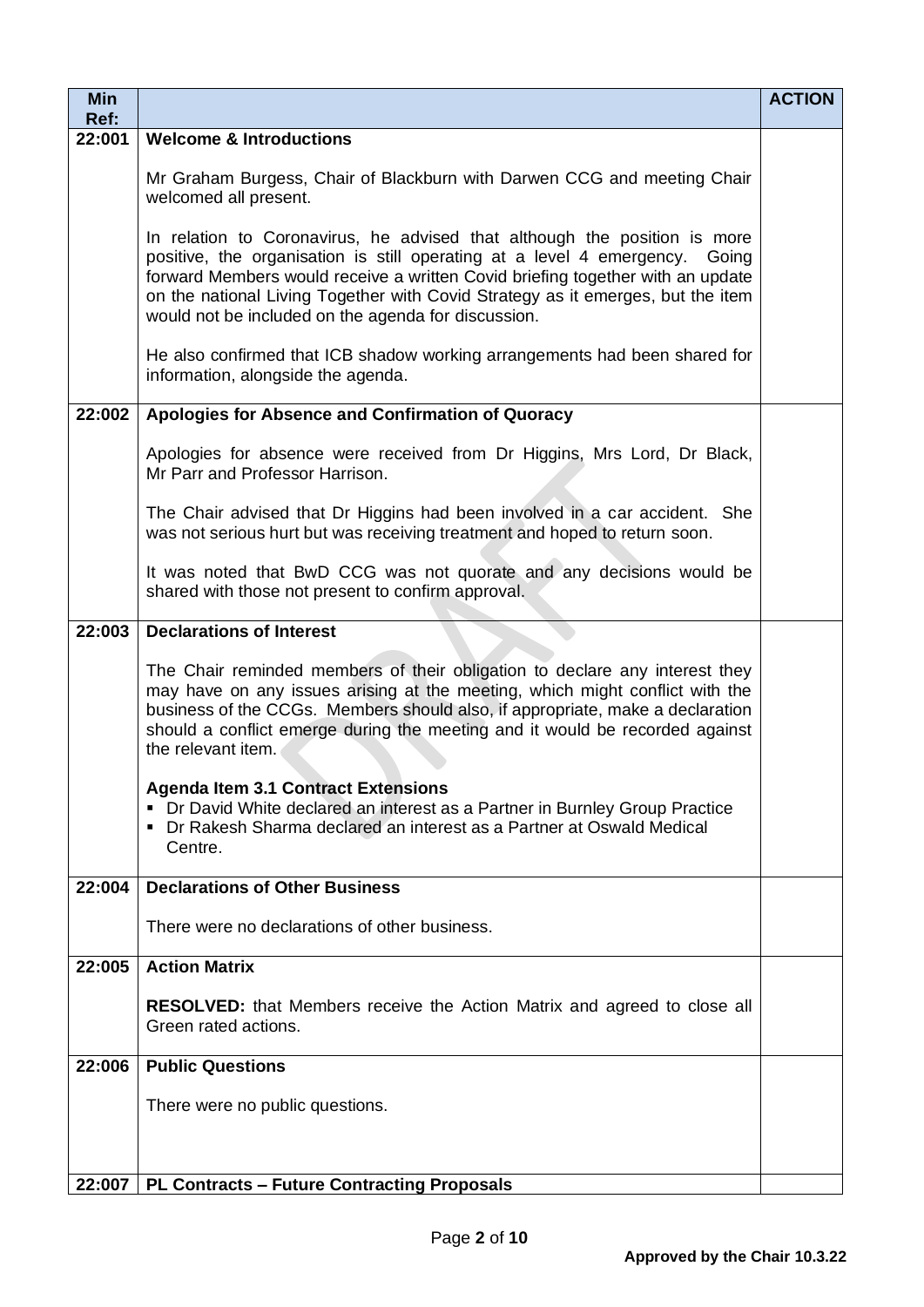Mr Alex Walker, Director of Performance and Delivery presented the report which was received by the Governing Body on an annual basis. The majority of services within the report had a contract end date of 31 March 2022. Other contracts had an end date at various points during 2022/23 and would be subject to separate decision making processes, as a number of contracts will migrate to the ICB.

He highlighted key points and the rationale to support the contact position and the recommendations outlined:

- **•** There was a much greater collaborative approach between community providers through the pandemic as services have worked together, and important to build on this.
- The Long Term Plan has shaped how we work, highlighting the need to work with our community services around integration into future transformational models of localised community delivery.
- All contract extensions will include a requirement for providers to collaborate with stakeholders to operate in a structured way and develop services that are place based including Population Health Management.
- It was recognised that staff have been fully engaged in the ongoing response to the Covid-19 pandemic and supporting the restoration of services, therefore unable to undertake large scale reviews.
- Increased community investment is vital to support the long term community aims.

The CCGs Senior Directors had reviewed the details of the contracting proposals and supported the recommendations as outlined in the appendices to the report.

The Chair referred to discussions at the Primary Care Committee and the difficulties in re-letting contracts at this point in time. He considered the report outlined a reasonable approach in the circumstances.

Mr Hinnigan also supported the approach based on the current position. He referred to the point made that all contract extensions include a requirement for providers to collaborate with stakeholders and asked if this would be a contractual obligation. Mr Walker confirmed this would be part of the contract where possible, to provide leverage.

Mr Hinnigan also requested clarity regarding the reference to decision making being centralised within the ICB and asked if the Place Based Partnership (PBP) would be involved in these decisions. Mr Walker confirmed the Scheme of Delegation going forward is not yet known but he hoped there would be strong involvement at Place. Mrs Hollis also advised there is a desire that the PBP has a single contract with one provider to streamline the process, recognising that service elements may be slightly different in each of the Places.

Reference was also made to previous discussions with Amanda Doyle regarding the 80% delegation to Place and 20% reserved to the ICB, which Members felt does not fit with current proposals.

Members also felt the phrase implied that the ICB direction of travel overrides the ICP needs or requirements and asked if there is any flexibility, recognising that a number of primary and urgent care contracts were not included in the report. Mr Walker confirmed the primary care elements of the contracts are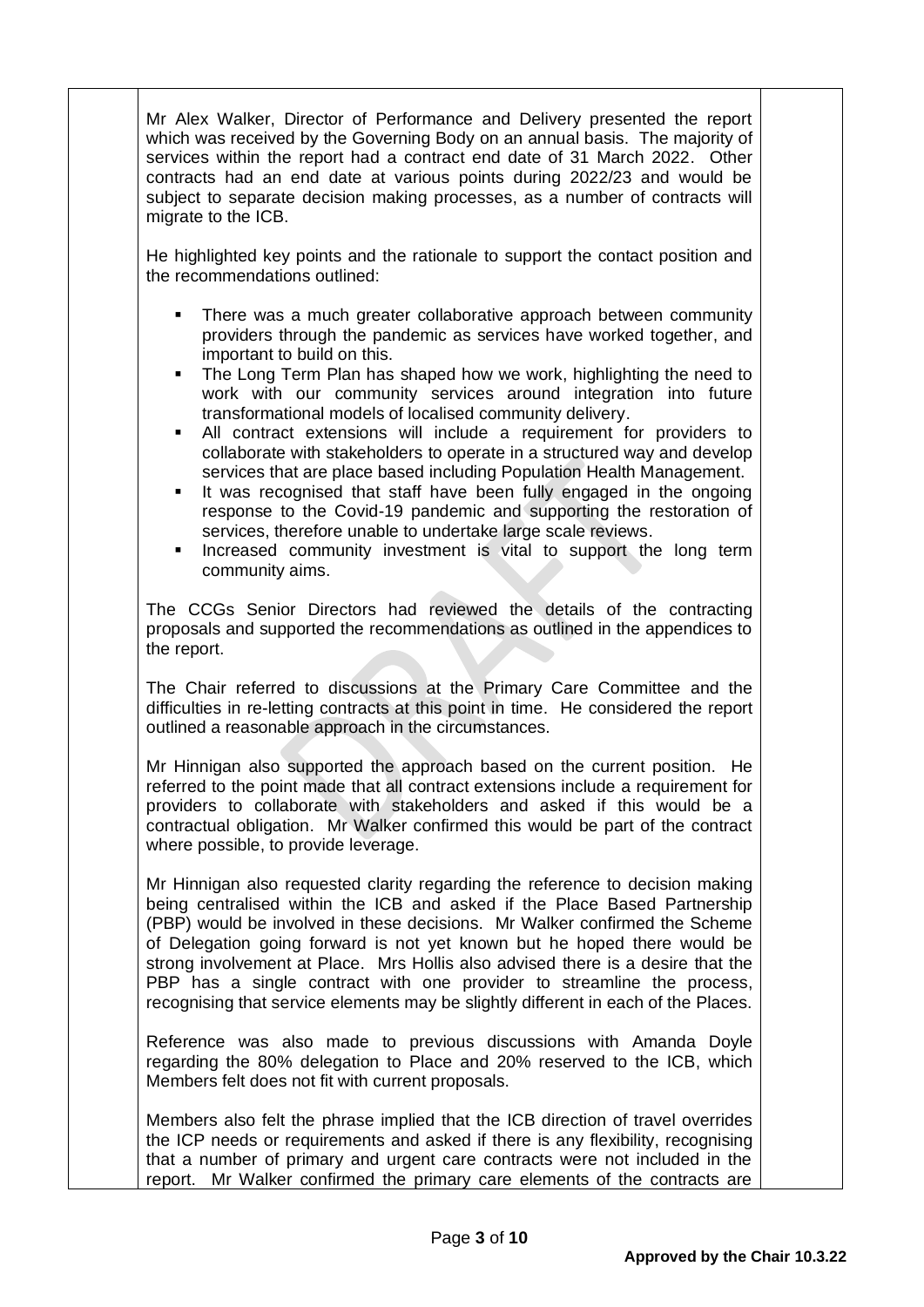|        | being managed centrally. He referred to discussions at the Primary Care                                                                                                                                                                                                                                                                                                                                                                                                                                                                                      |                                            |  |  |  |  |
|--------|--------------------------------------------------------------------------------------------------------------------------------------------------------------------------------------------------------------------------------------------------------------------------------------------------------------------------------------------------------------------------------------------------------------------------------------------------------------------------------------------------------------------------------------------------------------|--------------------------------------------|--|--|--|--|
|        | Committee and the need to identify a way of dealing with issues that are not<br>incorporated in the ICB mechanism, locally through the Primary Care<br>Committee. The Chair also referred to concerns raised through the Primary<br>Care Committee regarding contracting decisions being made centrally, with<br>concerns that service elements may be different in each of the Places and<br>needs to be managed locally.                                                                                                                                   |                                            |  |  |  |  |
|        | Funding was not guaranteed going forward and there was concern regarding<br>inequity with different levels of investment and the need to receive a fair share<br>according to the level of need in PL. Mr Walker considered that having PBP<br>leadership in place will make a fundamental difference and provide strong<br>support. The Chair confirmed that he had written to David Flory outlining<br>concerns regarding the timing of the Place Leader role, confirming that the post<br>was to be advertised in the coming days.                        |                                            |  |  |  |  |
|        | There was also concern that Population Health Management is in Place but<br>managed centrally, recognising that the principle of PHM is that it is localised.                                                                                                                                                                                                                                                                                                                                                                                                |                                            |  |  |  |  |
|        | Mr Swift referred to the information provided on Page 16 of the report relating to<br>the two ELMS contracts which confirmed that a paper would be taken to a forum<br>for discussion. Also the Community DVT Services contract would be discussed<br>at JSMM. He requested assurance that these contract decisions would come<br>back to the Governing Body. Mr Walker confirmed that work was ongoing on<br>these elements, particularly regarding funding issues beyond the end of March.<br>The decisions would be brought back to the GB in due course. |                                            |  |  |  |  |
|        | It was recognised that concerns have been challenged with the ICB a number of<br>times but not acted upon. The ultimate decision makers are the SCC or the<br>ICB, both have representation from PL. The Chairs and Dr Higgins would raise<br>the issues formally with the Chair and Chief Executive of the ICB relating to the<br>amount of delegation and the way decisions are being made centrally.                                                                                                                                                      |                                            |  |  |  |  |
|        | <b>ACTIONS:</b>                                                                                                                                                                                                                                                                                                                                                                                                                                                                                                                                              |                                            |  |  |  |  |
|        | Outcome of discussions regarding the ELMS contracts and Community<br>DVT Services to come back to the GB;<br>Executive Officers to provide a few examples where there are concerns<br>٠<br>that can be raised formally with the ICB, particularly the amount of<br>delegation and the way decisions are being made centrally, requesting<br>answers to the individual issues raised.                                                                                                                                                                         | <b>AW</b><br><b>Execs</b><br><b>Chairs</b> |  |  |  |  |
|        | Chairs to write formally to David Flory and the Chief Executive and<br>٠<br>report back to the next meeting.                                                                                                                                                                                                                                                                                                                                                                                                                                                 |                                            |  |  |  |  |
|        | <b>RESOLVED:</b> that Members support the approach outlined in the report and<br>approve the contract proposals outlined in each of the Appendices.                                                                                                                                                                                                                                                                                                                                                                                                          |                                            |  |  |  |  |
|        | BwD CCG members not present have subsequently confirmed approval of<br>the proposals.                                                                                                                                                                                                                                                                                                                                                                                                                                                                        |                                            |  |  |  |  |
| 22:008 | <b>CCG Finance Updates</b>                                                                                                                                                                                                                                                                                                                                                                                                                                                                                                                                   |                                            |  |  |  |  |
|        | <b>Blackburn with Darwen CCG &amp; East Lancashire CCG</b><br>22:008.1                                                                                                                                                                                                                                                                                                                                                                                                                                                                                       |                                            |  |  |  |  |
|        | Mrs Hollis, Chief Finance Officer & Deputy Chief Officer presented reports on<br>behalf of both BwD and EL CCGs. Any specific issues relating to BwD CCG                                                                                                                                                                                                                                                                                                                                                                                                     |                                            |  |  |  |  |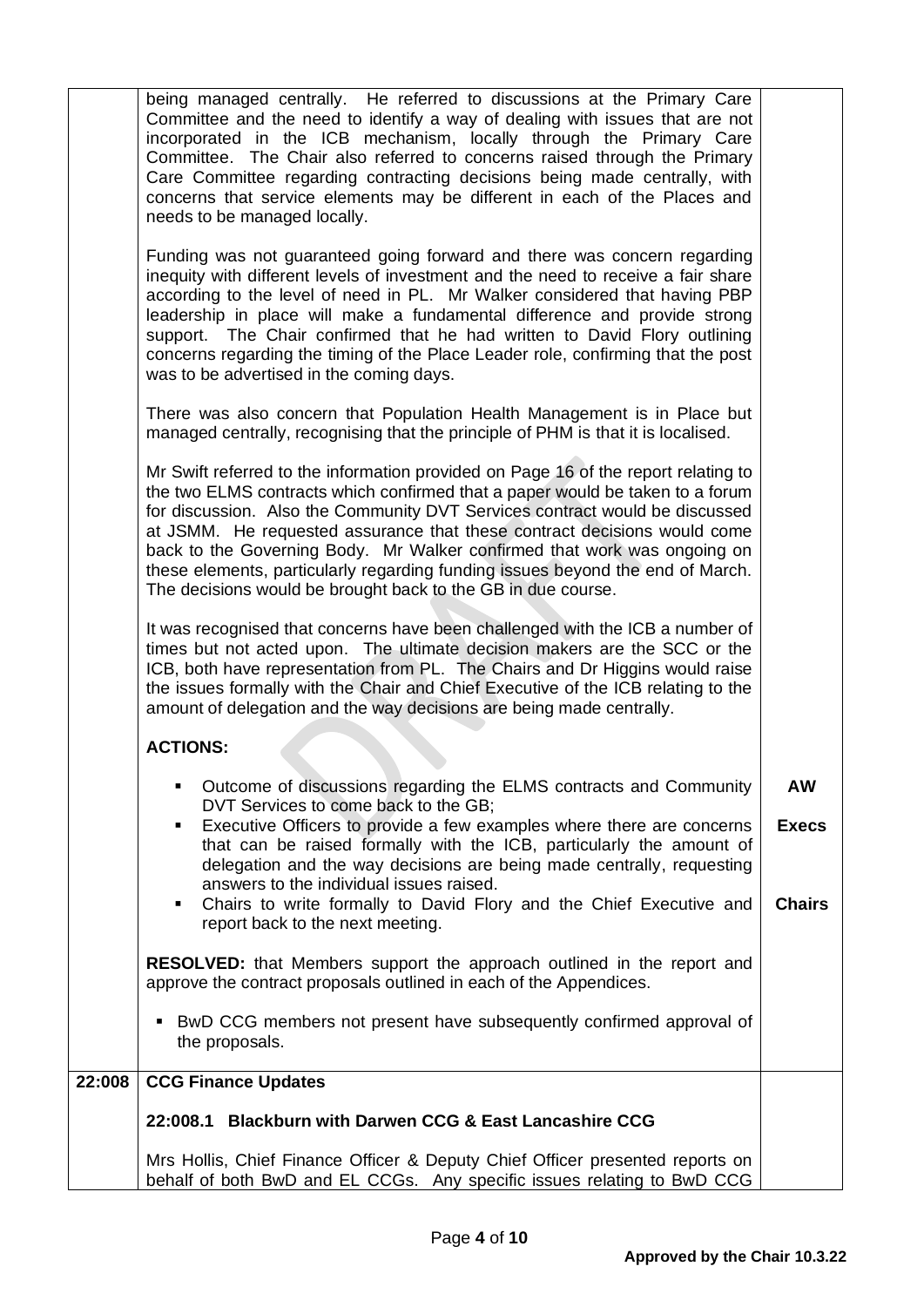|        | would be forwarded to Mr Parr.                                                                                                                                                                                                                                                                                                                                                                                                                                                                                    |              |
|--------|-------------------------------------------------------------------------------------------------------------------------------------------------------------------------------------------------------------------------------------------------------------------------------------------------------------------------------------------------------------------------------------------------------------------------------------------------------------------------------------------------------------------|--------------|
|        | Against the CCG specific allocations, both organisations are on track to achieve<br>a break even position, including the QIPP target. Sat within both CCGs is a<br>level of risk in respect of shares of the system risks taken into the H2 plans. For<br>BwD CCG, as lead commissioner for Mental Health services across LSC, this<br>was identified at £3.7m and for EL CCG £1.7m. Directors of Finance have had<br>discussions to mitigate the risks and were hopeful that a system solution will be<br>found. |              |
|        | Mrs Hollis highlighted a technical issue in the accounts that is common to all<br>CCGs regarding the estimation of prescribing expenditure. This had been<br>highlighted by the isa260 report and as part of the CCG closedown process,<br>CCGs have been asked to clear out any outstanding issues, to open up with a<br>clean report. Work is ongoing to explore how this can be achieved by year end.                                                                                                          |              |
|        | Mr Hinnigan made reference to QIPP being found non-recurrently in the current<br>financial year and requested clarity regarding the overall quantum of the deficit<br>going into the ICB. In response Mrs Hollis confirmed the figure currently quoted<br>is approx. £340m, however there are other issues to be uncovered which could<br>change the position. An update on financial planning would be presented to the<br>next GB meeting.                                                                      | <b>KH/RP</b> |
|        | RESOLVED: that Members receive the financial update for BwD and EL CCGs.                                                                                                                                                                                                                                                                                                                                                                                                                                          |              |
|        | 22:008.2 2021/22 Annual Report & Accounts Sign Off Process                                                                                                                                                                                                                                                                                                                                                                                                                                                        |              |
|        | In presenting the report Mrs Hollis advised that under emergency powers for the<br>2020/21 Accounts, the Governing Body agreed delegation to the EL Audit<br>Committee to approve the draft and final submission of the Annual Report and<br>Accounts.                                                                                                                                                                                                                                                            |              |
|        | The purpose of the report was to seek to formalist this delegation and to put in<br>place a process to streamline the submission of the final accounts, and be in<br>alignment with BwD CCG.                                                                                                                                                                                                                                                                                                                      |              |
|        | In 2022/23 Month 3 will be a hard close and will be the responsibility of the ICB<br>as the successor organisation.                                                                                                                                                                                                                                                                                                                                                                                               |              |
|        | <b>RESOLVED:</b> that East Lancashire CCG receive the report and confirm approval<br>for delegation to the ELCCG Audit Committee to approve the draft and final<br>submission of the Annual Report and Accounts 2021/22.                                                                                                                                                                                                                                                                                          |              |
| 22:009 | <b>System Transformation</b>                                                                                                                                                                                                                                                                                                                                                                                                                                                                                      |              |
|        | 22:009.1 System Development Review                                                                                                                                                                                                                                                                                                                                                                                                                                                                                |              |
|        | The Chair referred to the report circulated from Andrew Bennett clearly outlining<br>the position regarding proposed shadow arrangements from April to June 2022<br>and continuing CCG duties to be carried out.                                                                                                                                                                                                                                                                                                  |              |
|        | The report had been considered by the Strategic Commissioning Committee<br>and there had been a long debate regarding Quality Committees and the need<br>for Place Committees to continue. Going forward an ICB Quality Committee<br>would be formed and Place Chairs will be invited to join.<br>The Chair confirmed that five new Non Executive Members had recently been                                                                                                                                       |              |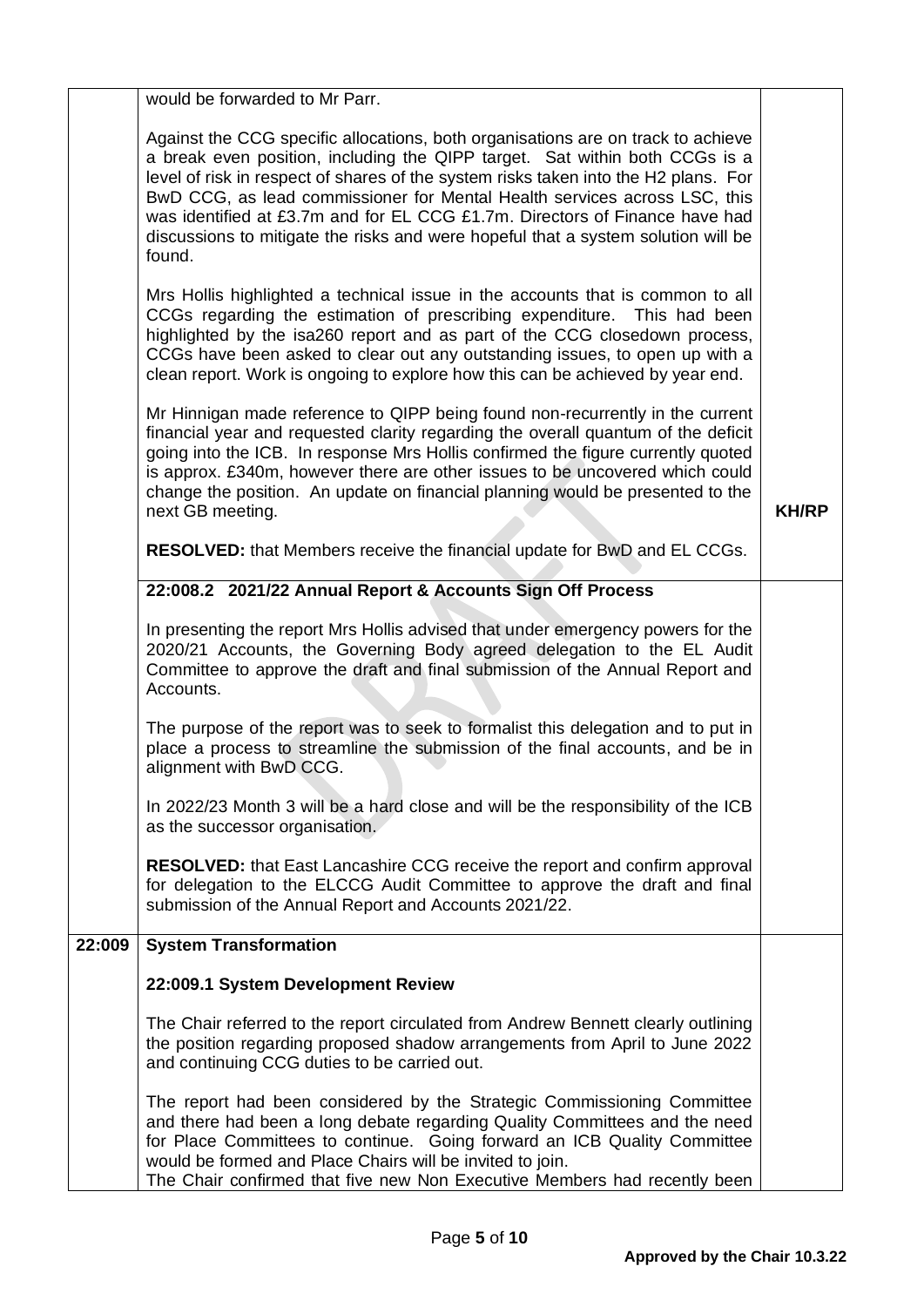| appointed to the ICB Board. He also advised that concerns had been raised                                                                                                                                                                                                                                                                                                                                                                                                                                                                                                             |              |
|---------------------------------------------------------------------------------------------------------------------------------------------------------------------------------------------------------------------------------------------------------------------------------------------------------------------------------------------------------------------------------------------------------------------------------------------------------------------------------------------------------------------------------------------------------------------------------------|--------------|
| with David Flory and Andrew Bennett regarding the delay in the appointment of<br>the Place Leader and Chair, confirming that the Place Leader appointment<br>would be advertised w/c 28 February with a view to being in post by April.                                                                                                                                                                                                                                                                                                                                               |              |
| He was pleased to confirm positive feedback from both Governing Bodies<br>regarding members willingness to continue for the next three months. The ICB<br>had suggested slimming down meetings were possible and it was therefore<br>proposed to hold GB meetings in April and June, noting that a similar approach<br>may be adopted by the Primary Care Committee.                                                                                                                                                                                                                  |              |
| The Chair referred to concerns regarding staff welfare, particularly the<br>uncertainty regarding roles going forward, highlighting the need to support our<br>staff during this uncertain time.                                                                                                                                                                                                                                                                                                                                                                                      |              |
| Dr Robinson also made reference to the appointment of the Place Leaders,<br>advising that Mr Burgess has been consistent in raising this for some time and<br>felt that his concerns had been heard.                                                                                                                                                                                                                                                                                                                                                                                  |              |
| It was recognised that the Government had concerns in enacting policies that<br>have not yet been formally agreed and it was important to continue to work on<br>the things we are certain about.                                                                                                                                                                                                                                                                                                                                                                                     |              |
| In response to Mr Hinnigan's enquiry regarding the timescales for receipt of the<br>Financial Framework and Scheme of Delegation, Mrs Hollis advised that work<br>had commenced but the timeframe for completion was yet unknown.<br>Mrs Atkinson was also involved in this work and confirmed that work was<br>underway on the third model constitution for the ICB with some significant<br>changes and caveats being worked through to determine where some functions<br>will sit. Work is progressing but not all interdependencies are in place to finalise<br>by 31 March 2022. |              |
| <b>ACTION:</b> Update to be provided to the next meeting, anything received earlier<br>would be shared in advance.                                                                                                                                                                                                                                                                                                                                                                                                                                                                    | <b>KH/DA</b> |
| 22:009.2 Remaining GB Meetings                                                                                                                                                                                                                                                                                                                                                                                                                                                                                                                                                        |              |
| Mrs Atkinson referred to the slides shared with the agenda for information,<br>which provided a summary of the focus of the last four meetings of the<br>Governing Bodies. The dates from April 2022 were confirmed as :                                                                                                                                                                                                                                                                                                                                                              |              |
| Wednesday 27 April – a verbal update on the draft Accounts submission<br>$\blacksquare$<br>would be provided at this meeting.<br>Wednesday, 22 June - endorse the accounts on the last day of<br>٠<br>submission for Annual Report and Accounts, prior to the last week of the<br>CCGs.                                                                                                                                                                                                                                                                                               |              |
| Both meetings would be scheduled for two hours and would be held in public<br>and diary invites would be circulated to Members.                                                                                                                                                                                                                                                                                                                                                                                                                                                       | AΗ           |
| The Chair hoped it would be possible to hold the June meeting in person.                                                                                                                                                                                                                                                                                                                                                                                                                                                                                                              |              |
| <b>RESOLVED:</b> that Members receive the report and support the additional dates<br>and way forward as outlined.                                                                                                                                                                                                                                                                                                                                                                                                                                                                     |              |
| 22:010   CCG Closedown                                                                                                                                                                                                                                                                                                                                                                                                                                                                                                                                                                |              |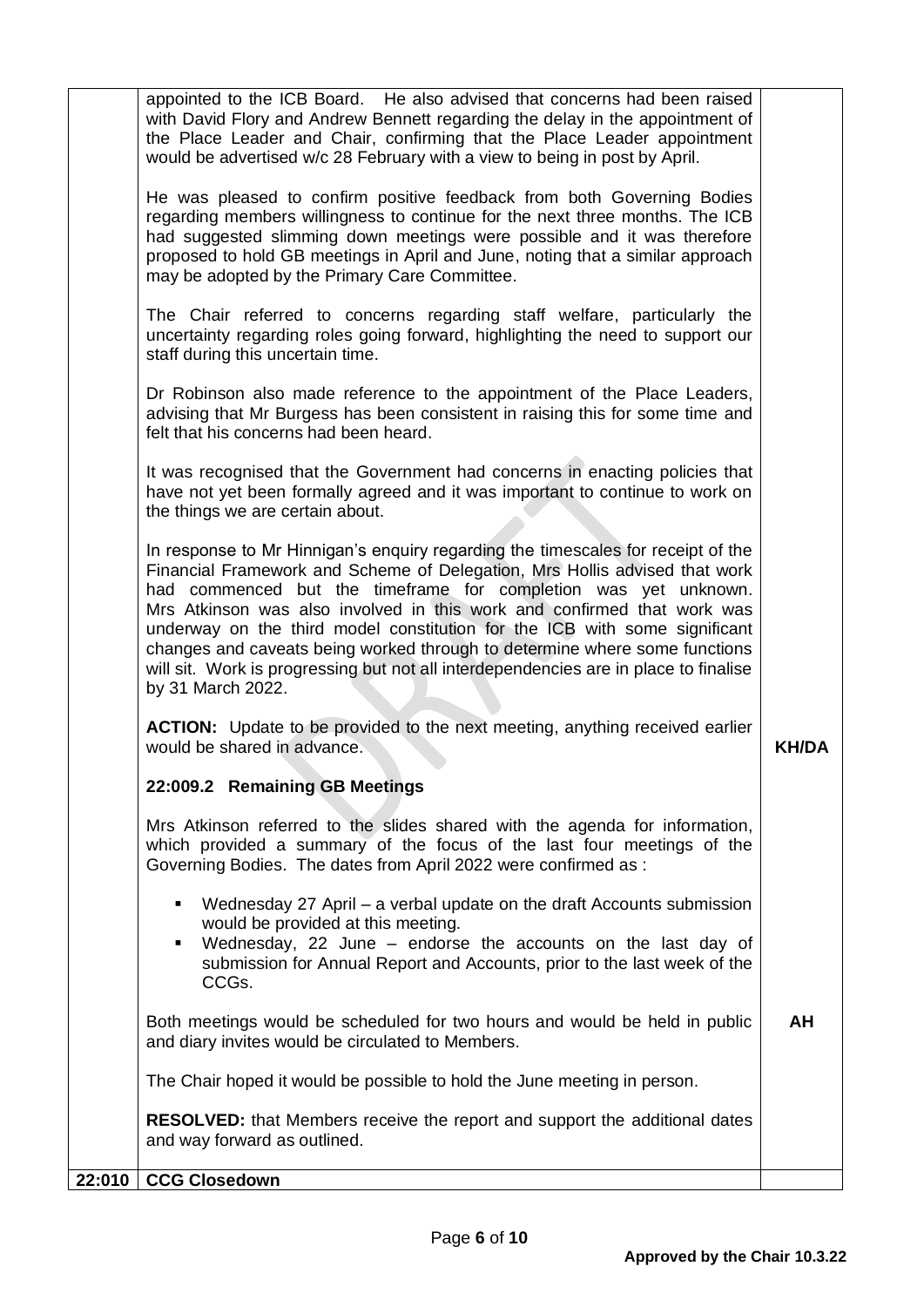|        | Mrs Hollis provided an update confirming that activities continue at pace across<br>all the domains. The ICS view is to continue where possible and practicable<br>within the due diligence framework, to try to achieve as many close down tasks<br>by 31 March, to allow staff to transition into new roles. It was recognised this is<br>easier in some areas than others.                                                                                                                                                                                            |  |
|--------|--------------------------------------------------------------------------------------------------------------------------------------------------------------------------------------------------------------------------------------------------------------------------------------------------------------------------------------------------------------------------------------------------------------------------------------------------------------------------------------------------------------------------------------------------------------------------|--|
|        | From a Finance viewpoint, closedown activities will form part of the three month<br>hard close, noting the Finance Team will have to manage two year ends in the<br>space of three months, adding a significant amount of work to these portfolios.                                                                                                                                                                                                                                                                                                                      |  |
|        | She advised that more work was being added into workplans due to the three<br>month delay. Work was also ongoing to streamline some of the quality<br>functions to align with a single Quality Committee. Staff with temporary<br>contracts have had their contracts extended to 30 September and are<br>undertaking actions once where possible. On behalf of the CCGs, the CSU has<br>undertaken a review of all CCGs clinical policies.                                                                                                                               |  |
|        | Spot checks against delivery of the due diligence framework are now taking<br>place and MIAA have been commissioning to provide some assurance into<br>CCG closedown, requesting evidence to confirm that tasks have been<br>completed.                                                                                                                                                                                                                                                                                                                                  |  |
|        | She advised that updates would continue to be presented to Audit Committees<br>in relation to specific details and the Finance Transition Group continued to<br>meet on a monthly basis.                                                                                                                                                                                                                                                                                                                                                                                 |  |
|        | <b>RESOLVED:</b> that Members receive the report.                                                                                                                                                                                                                                                                                                                                                                                                                                                                                                                        |  |
|        |                                                                                                                                                                                                                                                                                                                                                                                                                                                                                                                                                                          |  |
| 22:011 | <b>Staff Welfare</b>                                                                                                                                                                                                                                                                                                                                                                                                                                                                                                                                                     |  |
|        | Dr Richard Robinson, Chair of East Lancashire CCG referred to discussions<br>regarding staff welfare in recent meetings and the report presented by Mrs Lord<br>outlining how organisations are supporting staff as a system as part of this<br>current changes.                                                                                                                                                                                                                                                                                                         |  |
|        | Staff welfare is at the forefront of everyone's mind when leading a team and<br>leaders recognise the pressures on everyone over last two years.<br>It was<br>recognised the context has changed recently and current roles and future<br>careers are at stake. He felt it was important for GB members to recognise the<br>work pressures, with staff working longer days when their own professional<br>future seems uncertain. He expressed his gratitude across both organisations<br>to all staff for continuing in a professional way on behalf of the population. |  |
|        | It was also important to recognise how the changes are impacting on the lives of<br>our Executive Team, which can be mirrored with other CCGs across the patch.<br>He said the key step is to start to reduce as many uncertainties as we can for<br>the future, and it is positive that we are moving on with Place appointments.                                                                                                                                                                                                                                       |  |
|        | He highlighted the importance of having some meaningful interests and taking<br>regular exercise to maintain our own physical and mental health.                                                                                                                                                                                                                                                                                                                                                                                                                         |  |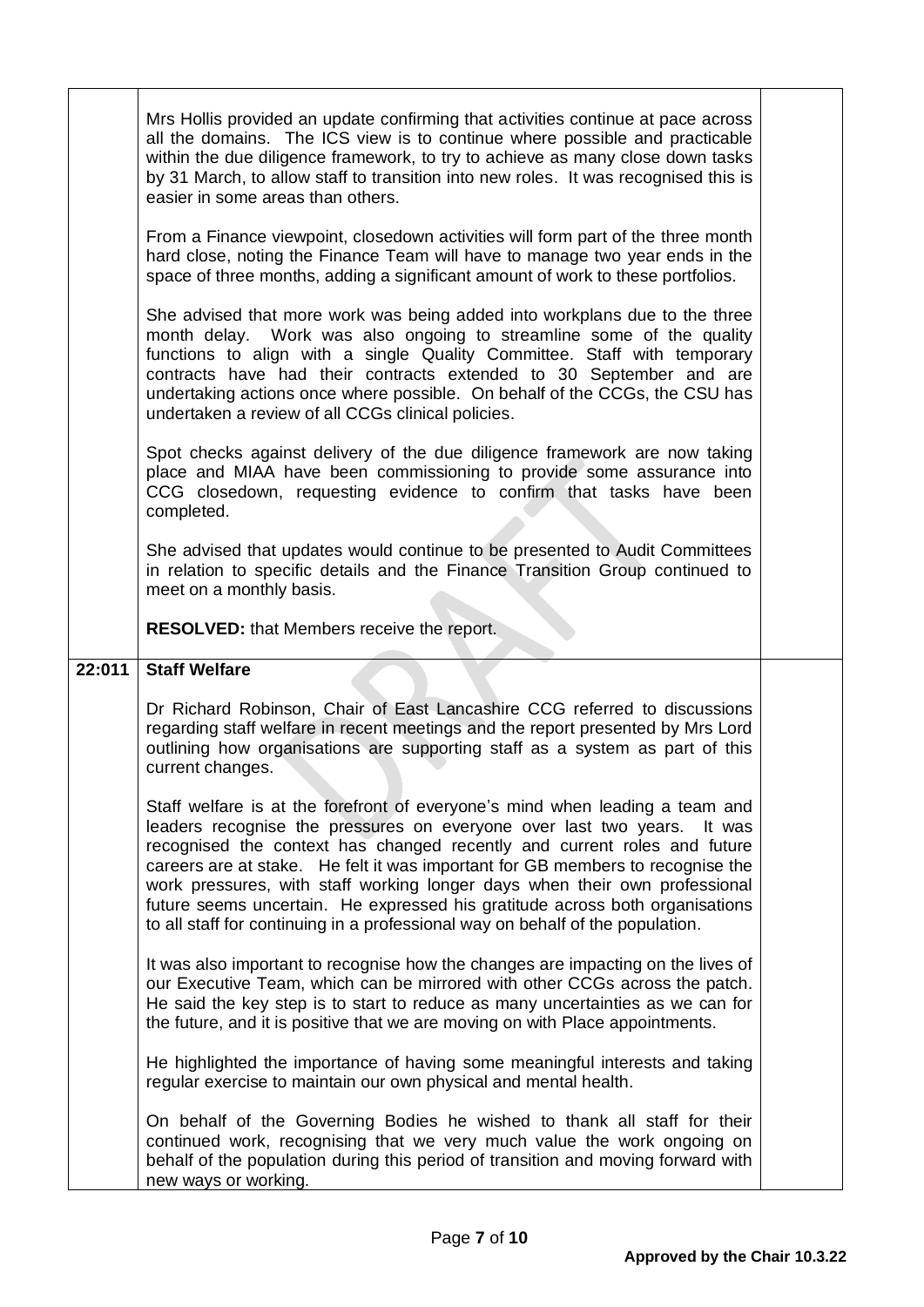|        | The Chair confirmed that Dr Robinson spoke on behalf of all members. He<br>wished everyone well with best wishes for the future.                                                                                                                                                                                                                                                                                                                                                                                                                                                                                                                                                                                                                                                                                                                                                                                                                                                                                                                |  |
|--------|-------------------------------------------------------------------------------------------------------------------------------------------------------------------------------------------------------------------------------------------------------------------------------------------------------------------------------------------------------------------------------------------------------------------------------------------------------------------------------------------------------------------------------------------------------------------------------------------------------------------------------------------------------------------------------------------------------------------------------------------------------------------------------------------------------------------------------------------------------------------------------------------------------------------------------------------------------------------------------------------------------------------------------------------------|--|
| 22:012 | <b>Quality &amp; Performance Report</b>                                                                                                                                                                                                                                                                                                                                                                                                                                                                                                                                                                                                                                                                                                                                                                                                                                                                                                                                                                                                         |  |
|        | The report was presented for information. Mr Hinnigan made the following<br>observations :<br>Endoscopy: The waiting list at ELHT is now over 3000, which has<br>٠<br>doubled in the last two years with consistent deterioration in<br>performance, which is a concern.<br>The total waiting across the patch was 30% higher in November 2021<br>٠<br>than February 2020. Over 52 week waiters 8,800 and still increasing,<br>864 in excess of 104 weeks.<br>Recovery: Electives 87% in early January, 600 fewer patients per week<br>٠<br>prior to the pandemic. Out Patients 85% 1100 patients per week. When<br>are we aiming to be at 100%, coming out of the pandemic.<br>Para 6.3.16 (pg 34) – reference to potential harm to patients and that no<br>harm has been identified on any long waiters. He found it difficult to<br>believe the statement that no harm to any patient been identified.<br>Non Covid mortality levels - how do they compare to pre pandemic and<br>٠<br>is any work being done on non covid mortality levels. |  |
|        | It was agreed the points made would be forwarded to Mr Parr and Mrs Lord to<br>provide a response to Mr Hinnigan, with a copy to all members to keep them<br>updated.                                                                                                                                                                                                                                                                                                                                                                                                                                                                                                                                                                                                                                                                                                                                                                                                                                                                           |  |
|        | Dr Dziobon welcomed the scrutiny and questions raised. He referred to the<br>reference to long waiters, pointing out it is not just about the numbers of patients<br>waiting, but who gets seen first. He felt there is a need to consider this in a<br>more meaningful way and was keen to ensure there is a process that identifies<br>those with a clinical need are seen early. He pointed out the whole system is<br>under pressure. The community response and the development of the virtual<br>ward is fundamental to recovery, and will improve flow into the hospital to<br>ensure those people waiting are seen in a more sophisticated way. He felt this<br>to be a significant risk going into the future.                                                                                                                                                                                                                                                                                                                         |  |
|        | Reflecting on some of the points raised, Mrs Hollis provided feedback following<br>attendance at a recent meeting of NW Senior Leaders:                                                                                                                                                                                                                                                                                                                                                                                                                                                                                                                                                                                                                                                                                                                                                                                                                                                                                                         |  |
|        | With reference to Endoscopy, it was acknowledged that numbers have<br>٠<br>increased significantly over recent weeks, as patients are coming back<br>for diagnostics. PL has a Community Diagnostic Hub in Rossendale and<br>this is supporting some of the backlog.                                                                                                                                                                                                                                                                                                                                                                                                                                                                                                                                                                                                                                                                                                                                                                            |  |
|        | Planning guidance is very specific on the ambition that there should be<br>٠<br>no patients waiting more than 104 weeks after July 2023. Activity plans<br>submitted show that LSC we have an ambition to achieve this trajectory.<br>There was also an ambition to eliminate all 52 week waiters by March<br>2025.                                                                                                                                                                                                                                                                                                                                                                                                                                                                                                                                                                                                                                                                                                                             |  |
|        | Dr Sharma advised that data is available regarding face to face appointments in<br>primary care and asked if data was available for secondary care to understand<br>how many appointments are being delivered in this way. He had concerns that<br>referrals and investigations are being rejected by the Acute Trust, without a<br>means of communication being put in place for the patients to liaise directly with<br>the hospital to discuss the position rather than coming back to the GP. He felt                                                                                                                                                                                                                                                                                                                                                                                                                                                                                                                                       |  |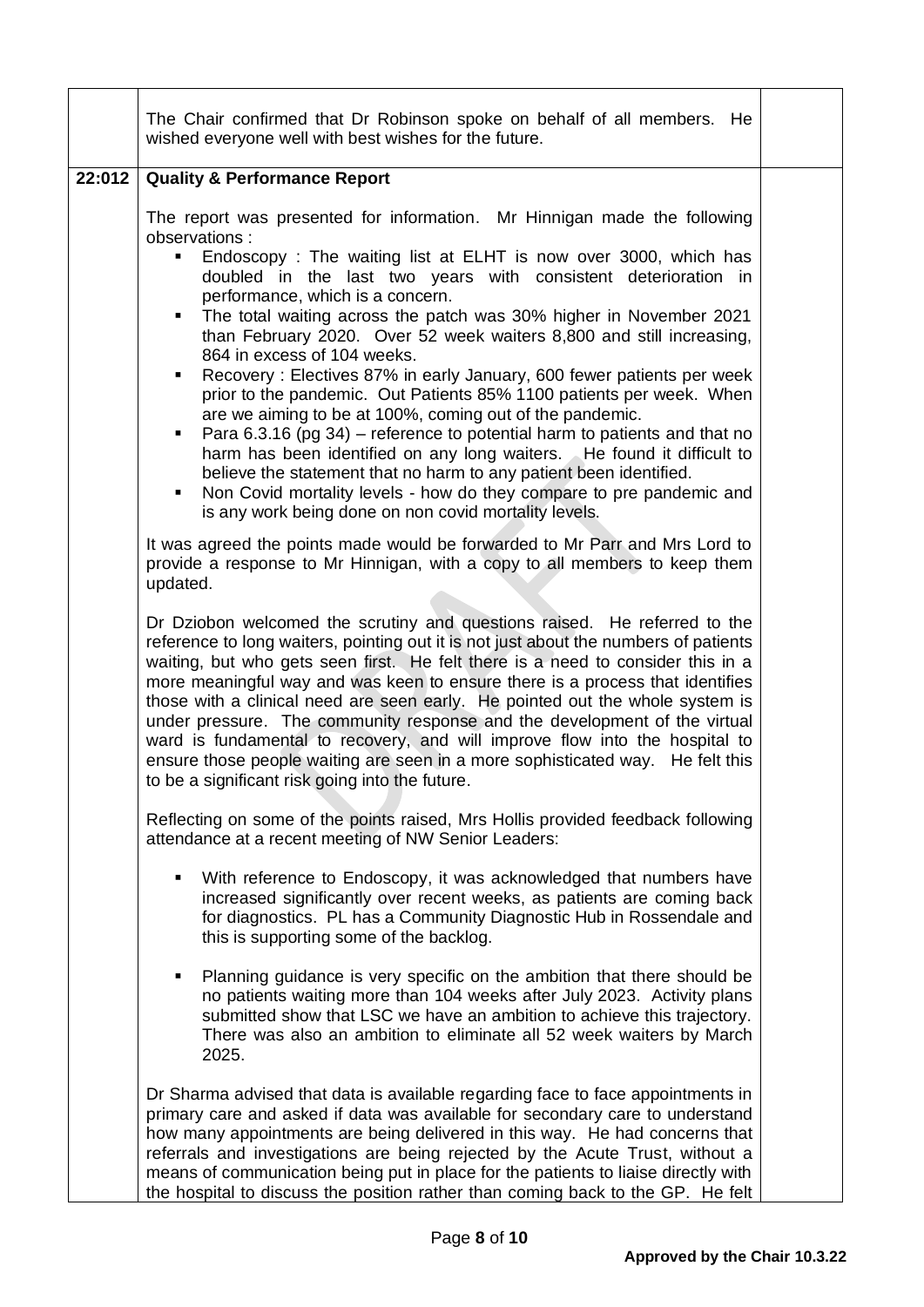|        | this would support primary care workload if a Patient Co-ordination Cell was in<br>place.                                                                                                                                                                                                                                                                                                                                                                                                                                                                             |  |
|--------|-----------------------------------------------------------------------------------------------------------------------------------------------------------------------------------------------------------------------------------------------------------------------------------------------------------------------------------------------------------------------------------------------------------------------------------------------------------------------------------------------------------------------------------------------------------------------|--|
|        | Dr Robinson referred to the Elective Recovery Programme, providing assurance<br>that work is underway to ensure patients are being seem. This work is being<br>reviewed by KPMG to understand how people are listed. The general feel was<br>it should not be left to providers to prioritise, but this should be undertaken by<br>CCGs or the ICB from 1 July 2022.                                                                                                                                                                                                  |  |
|        | Dr Dziobon provided assurance that things are being done in the right way with<br>daily dialogue with the Trust. He felt the questions raised are pertinent,<br>however there is a need for challenge regarding the quality of services to<br>understand how this is going to be meaningful going forward, if the Place<br>leaders does not have the leverage. He considered the Acute Trust has a good<br>leadership team and is a top performer, taking into account the flow and<br>numbers they are dealing with, they do a good job and have a positive culture. |  |
|        | The Chair highlighted the importance of Quality Committees continuing at<br>Place, to ensure the quality of our services locally and he would argue for these<br>to continue going forward.                                                                                                                                                                                                                                                                                                                                                                           |  |
|        | <b>ACTION:</b><br>Points made by Mr Hinnigan to be shared with Mr Parr & Mrs Lord to<br>provide a written response to Mr Hinnigan cc: GB Members<br>Feedback on points raised by Dr Sharma.<br>Quality Committees continuing at Place to be included in the letter from<br>the Chairs and Dr Higgins to the ICB.                                                                                                                                                                                                                                                      |  |
|        | RESOLVED: that Members receive the report.                                                                                                                                                                                                                                                                                                                                                                                                                                                                                                                            |  |
| 22:013 | <b>ICC Decisions</b>                                                                                                                                                                                                                                                                                                                                                                                                                                                                                                                                                  |  |
|        | The report provided a log of key decisions taken by the Pennine Lancashire<br>CCGs Incident Command Centre for the period 10 December to 14 February<br>2022.                                                                                                                                                                                                                                                                                                                                                                                                         |  |
|        | <b>RESOLVED:</b> that Members receive the report and support the decisions made.                                                                                                                                                                                                                                                                                                                                                                                                                                                                                      |  |
| 22:014 | <b>Sub Committee Report</b>                                                                                                                                                                                                                                                                                                                                                                                                                                                                                                                                           |  |
|        | The report provided members with minutes of the Sub Committees of the<br>Governing Body for receipt, together with Stakeholder Group minutes for<br>information.                                                                                                                                                                                                                                                                                                                                                                                                      |  |
|        | <b>RESOLVED:</b> that Members receive the report.                                                                                                                                                                                                                                                                                                                                                                                                                                                                                                                     |  |
| 22:015 | <b>Any Other Business</b>                                                                                                                                                                                                                                                                                                                                                                                                                                                                                                                                             |  |
|        | Items for Inclusion on the Corporate Risk Register<br>There were no additional items for inclusion on the Corporate Risk Register.                                                                                                                                                                                                                                                                                                                                                                                                                                    |  |
|        | The Chair thanked everyone for their input to a very useful meeting.<br>There was no further business and the meeting closed at 2:55pm                                                                                                                                                                                                                                                                                                                                                                                                                                |  |
|        |                                                                                                                                                                                                                                                                                                                                                                                                                                                                                                                                                                       |  |